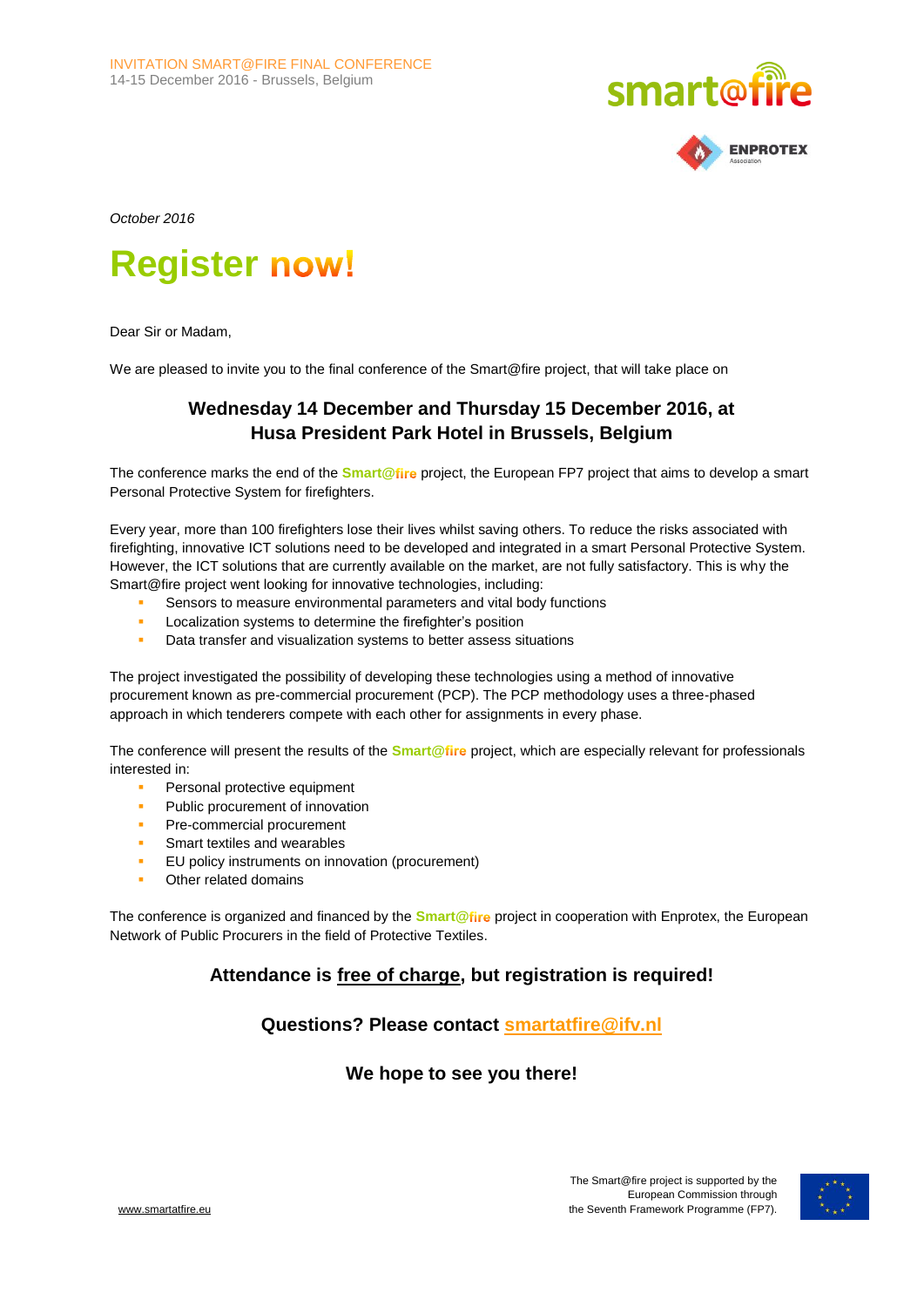



#### **Attachments**

- The conference program (Annex 1)
- A registration form for the conference (Annex 2)
- A reservation form for accommodation at the Husa President Park Hotel in Brussels (optional, Annex 3)

#### **Conditions for participation**

Attending the conference is free of charge, including refreshments during coffee breaks, a networking dinner on the 14<sup>th</sup> of December and lunch on the 15<sup>th</sup>.

Travel expenses and accommodation fees **will not** be reimbursed by the **Smart@** project and must be paid by the participant.

#### **Registering for the conference**

You can register for the conference and the dinner and/or lunch by filling out the registration form (Annex 2) and sending it to **smartatfire@ifv.nl.** You will receive an email to confirm your registration. **The registration must be submitted before the 1st of December.** 

#### **Accommodation at Husa President Park Hotel**

We invite guests to benefit from a special rate that **Smart@fire** has negotiated with the hotel that is also the venue for the conference. Please find attached the reservation form (Annex 3). The special rate is valid as long as there are rooms available.

**We advise you to make your reservation as soon as possible because of the limited availability of hotel rooms**. If hotel rooms are no longer available, you will be notified of this when you receive the confirmation of registration. In that case, you are kindly asked to make your own reservations elsewhere.

If you want to cancel your registration, please let us know before the 1<sup>st</sup> of December vi[a smartatfire@ifv.nl.](mailto:smartatfire@ifv.nl)

## **We hope to meet you in Brussels!**

#### Best regards,

#### **The Smart@fire project partners:**

- **Agentschap Innoveren en Ondernemen (VLAIO, Belgium)**
- Addestino (Belgium)
- Federale Overheidsdienst Binnenlandse Zaken (IBZ, Belgium)
- Greater Manchester Fire & Rescue Authority (GMFRS, UK)
- Instituut Fysieke Veiligheid (IFV, the Netherlands)
- Service Départemental d'Incendie et de Secours des Bouches-du-Rhône (SDIS 13, France)
- INNOVA Észak-Alföld Regionális Fejlesztési és Innovációs Ügynökség (Hungary)
- Stadt Dortmund-Feuerwehr (FDDO, Germany)
- **EURATEX** European Apparel and Textile Confederation (EURATEX)
- Centexbel (Belgium)
- Universiteit Gent (Ugent, Belgium)

And the members in the board of **Enprotex**

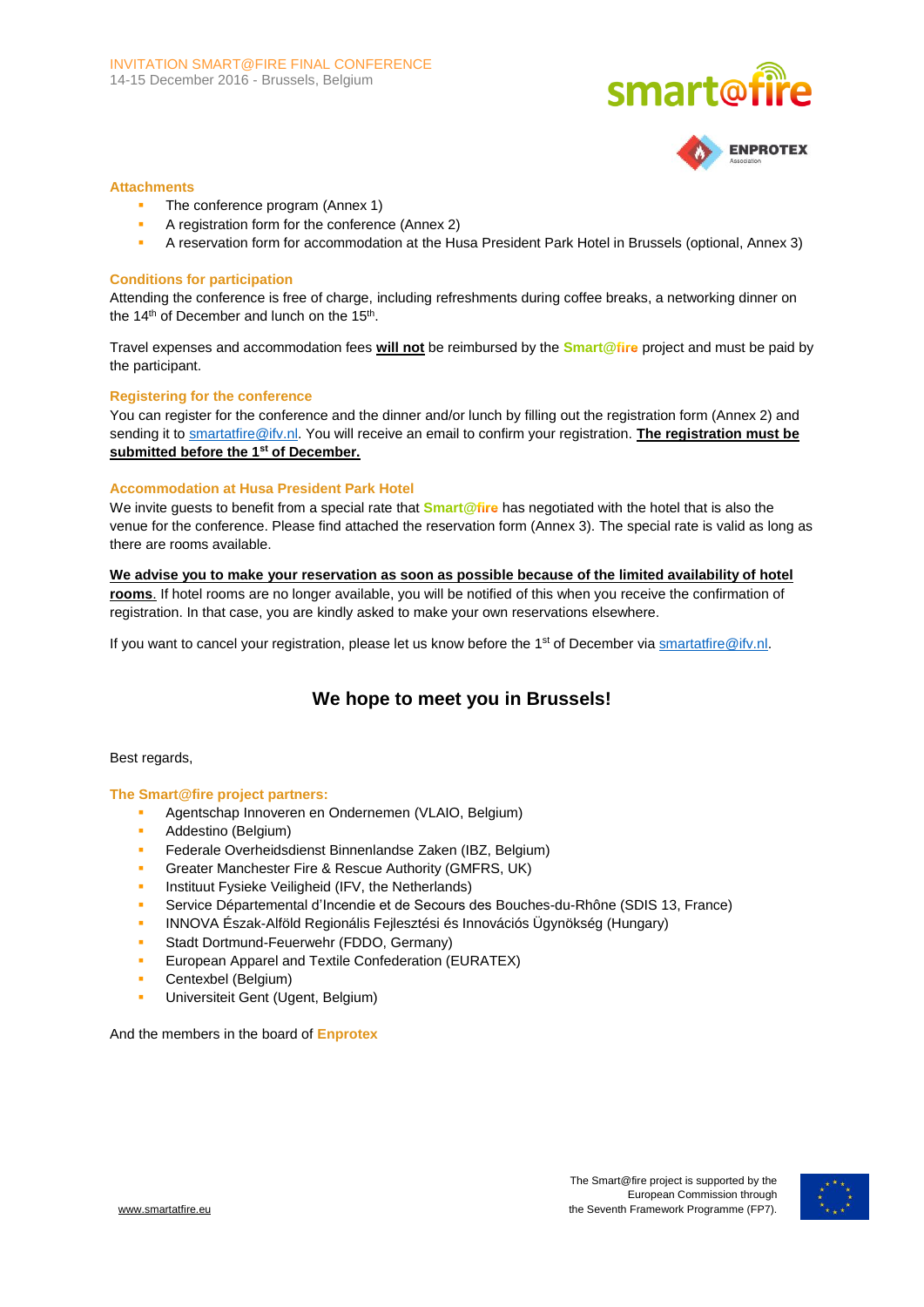



## **Annex 1 PROGRAM**

## **DAY 1 – AFTERNOON SESSION – Wednesday 14 December 2016**

- **13.00 – 14.00: Coffee and registration**
- **14.00 – 14.15: Official opening** *By Bernard De Potter, Administrator-General Flanders Innovation & Entrepreneurship, Smart@fire Coordinating Partner*
- **14.15 – 15.00: Introducing the program of the first day Looking back at Smart@fire project progress & lessons learned** *By Gilles Rossou, Addestino Innovation Management, Smart@fire Project Manager*
- **15.00 – 15.30: Explanation methodology used: PCP** *By Stephan Corvers, Director at Corvers*
- **15.30 – 15.45: Coffee break**
- **15.45 – 17.00: Panel discussion on the results of the three completed phases of PCP in Smart@fire**

### *Moderator: Christophe Veys, Senior Procurement Legal Expert at CERN & former Smart@fire Project Manager*

*Participants*: *Francis Deprez, Flanders Innovation & Entrepreneurship, Member of the Smart@fire Evaluation Committee*

*Thomas Geerinck, Managing partner at Addestino Innovation Management* 

*Milan Baxa, Managing Director at Applycon*

*Markus Valle-Klann, Project Manager at Texport*

- **17.00 – 18.00: Presentation and demonstration of the PPE prototypes developed in the project** *By Milan Baxa, Managing Director at Applycon and Markus Valle-Klann, Project Manager at Texport*
- **18.00: RECEPTION AND NETWORKING DINNER**

## **DAY 2 – MORNING SESSION – Thursday 15 December 2016**

- **08.30 – 09.00: Coffee and registration for new participants**
- **09.00 – 09.15: Introducing the program of the second day** *By Gilles Rossou, Addestino Innovation Management, Smart@fire Project Manager*
- **09.15 – 11.00: Procurers Network Round table (with a maximum of 15 participants)** *By Nikoletta Nemeth, Strategic Procurer at the Institute for Safety, the Netherlands*
	- a. PCP deep dive: the procurers' perspective
		- b. Explanation of the final tender template
			- i. Decisions made
			- ii. Options and possibilities
		- c. Discussion

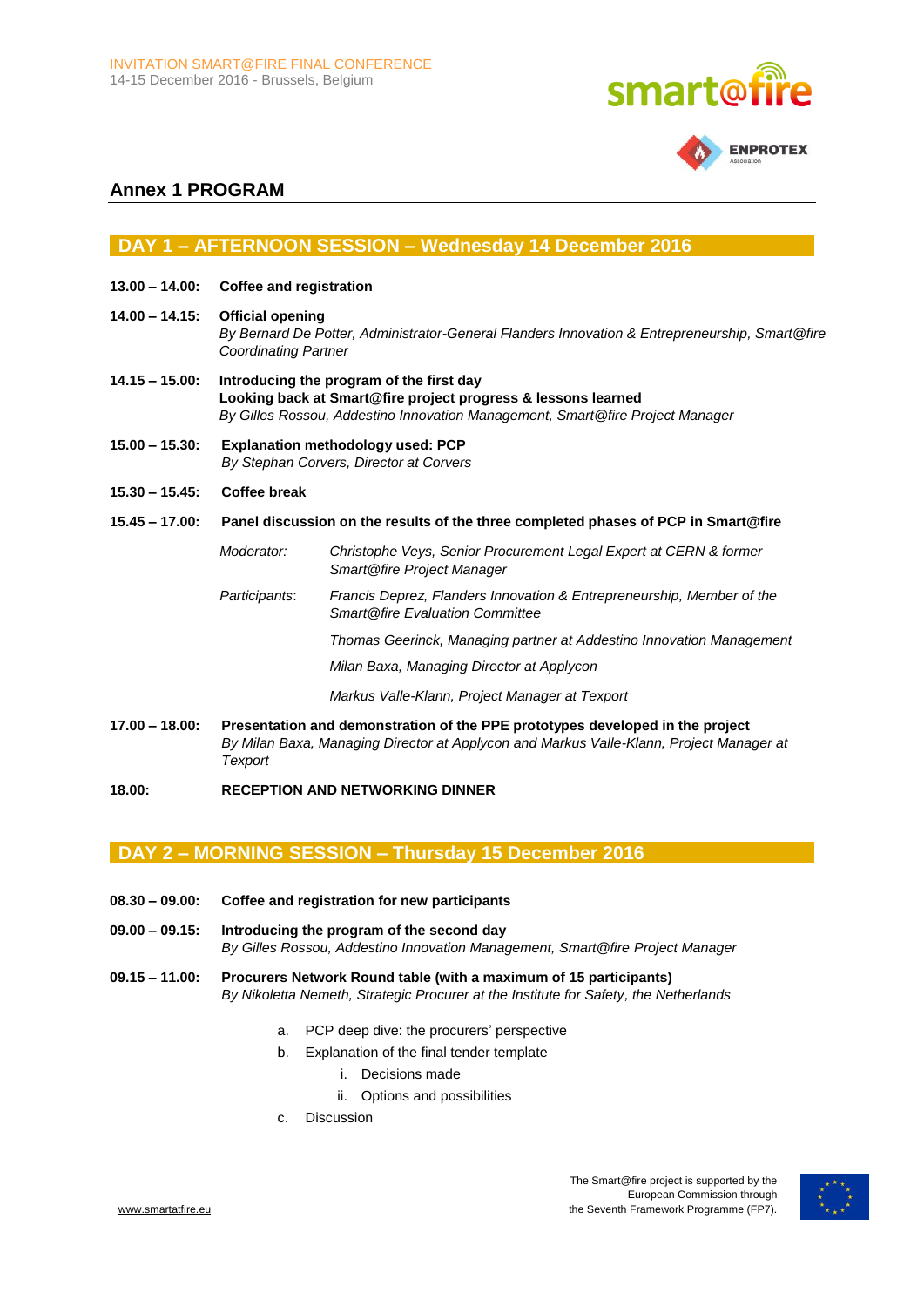



*Or:*

#### **09.15 – 11.00: Meeting Enprotex**

*By Maurice Kemmeren, Project Leader Enprotex at the Institute for Safety, the Netherlands, Chris Addiers, Colonel Fire Brigade District Antwerpen, Belgium and Eric van Wely, Global Regulatory Affairs & Standards Manager at DuPont*

- a. Future and succession of Enprotex
	- **Broader perspective of Personal Protective Equipment (PPE) and** Occupational Health
	- **Connection of first responders with science and manufacturers**
	- Needs and developments PPE will play a central role instead of focus on procurement
	- Platform for European first responders on Occupational health
- b. Contest surrounding a new name for Enprotex (please see annex 2).
- **11.00 – 11.30: Coffee break**
- **11.30 – 12.00: Information and promotion of the PCP instrument - Horizon 2020** *By Vasileios Tsanidis Dr.Jur., European Commission*
- **12.00 – 12.30: Concluding remarks** *By Andreas Lymberis, Smart@fire Project Officer, European Commission*
- **12.30 – 13:30: NETWORKING LUNCH**

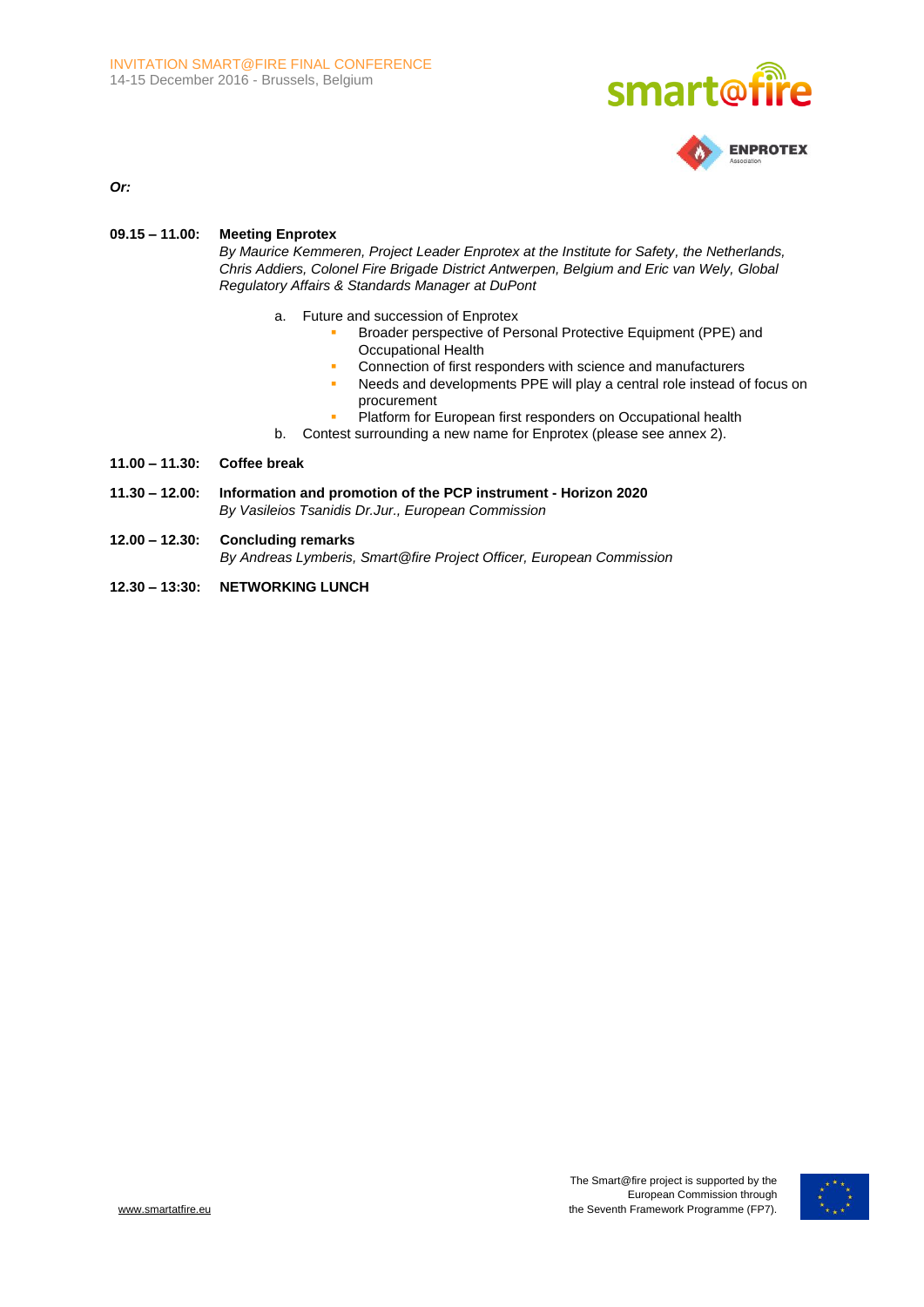



# **Annex 2 REGISTRATION FORM CONFERENCE**

**Yes, I will attend the conference on December 14-15, 2016.**

## **Occupation**

 $\Box$  a public procurer in the field of PPE  $\Box$  an end-user (fire fighter, police,...)  $\Box$  a manufacturer/industry  $\Box$  a knowledge centre (university) other:……………………………

## **Program**

On the second day of the conference from 09:15 until 11:00, you can choose between two programs. You can either choose for participating in the Procurers Network Round Table or participate in a meeting with the Enprotex Association. Please apply for only one program below, by marking the desired box. There is a maximum of 15 attendants for the Procurers Network Round Table. When the maximum of participants is reached you will be put on the waiting list which is ranked on who signed up earlier. A confirmation will be sent to you personally. When you are on the waiting list you will be notified as well. Remaining participants will be automatically forwarded to the Enprotex Association.

□ Procurers Network Round table *Information session on the joint procurement of the smart PPE and workshop on PCP* □ Meeting Enprotex Association

*Introduction to the new structure of the Enprotex Association*

#### **Contest new name for Enprotex**

We would like to make a new start under a new name. If you have any suggestions for a new name, we would like to ask you to contribute in the contest. The winner of the contest will be announced on 15 December and win a free ticket for the next 'Enprotex conference'.

Please fill in the name for the contest here: …………………………………………………………………………………………

#### **Other**

**I will join networking dinner\* on December 14, 2016:** Yes / No

**I will join networking lunch\* on December 15, 2016:** Yes / No

\*please include special dietary preferences:

| Vegetarian    |
|---------------|
| ∫ Gluten-free |

other:……………………………

## **Please scan and send this form to [smartatfire@ifv.nl](mailto:smartatfire@ifv.nl)**